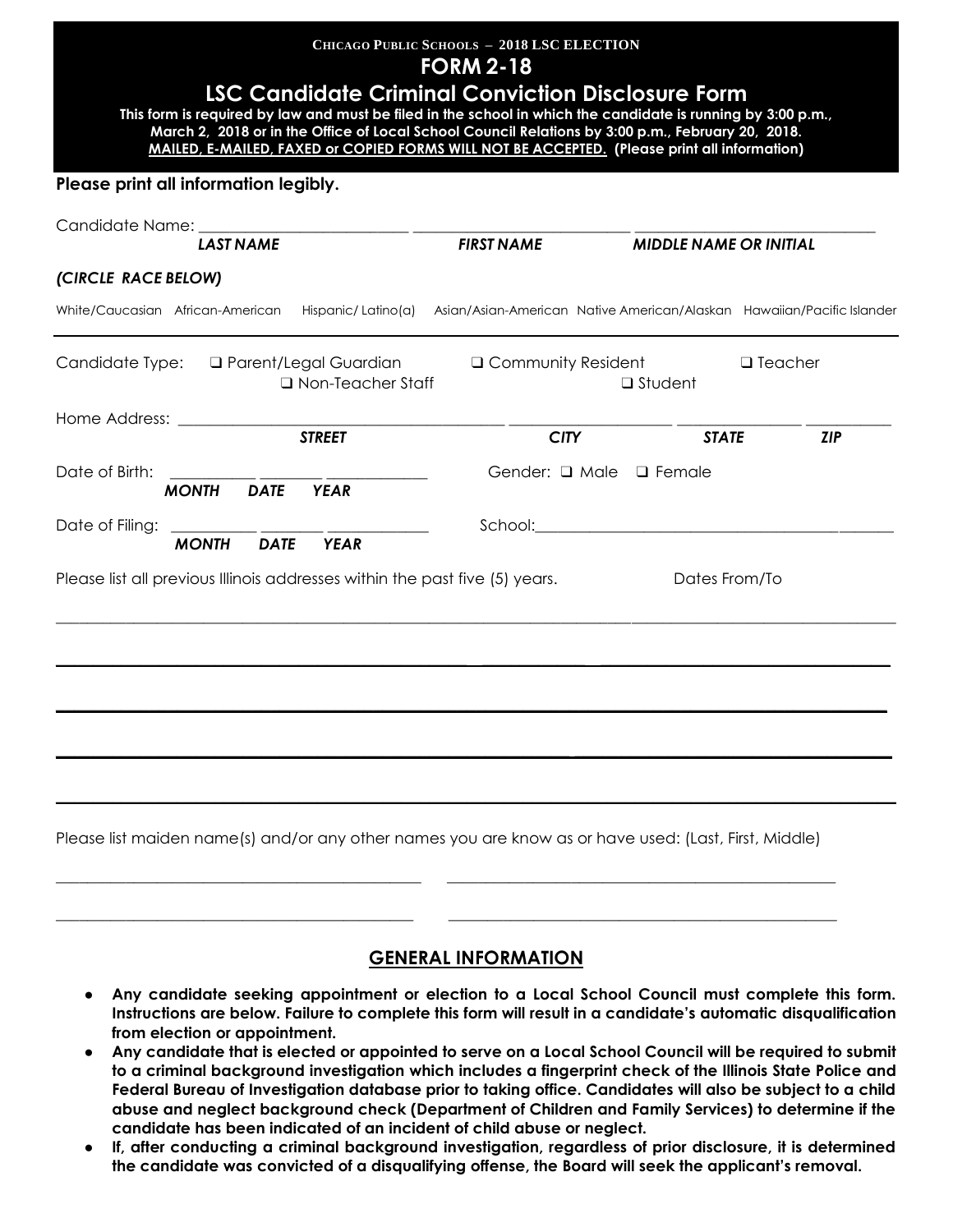# **CHICAGO PUBLIC SCHOOLS – 2018 LSC ELECTION**

## **FORM 2-18**

## **LSC Candidate Criminal Conviction Disclosure Form**

**This form is required by law and must be filed in the school in which the candidate is running by 3:00 p.m., March 2, 2018 or in the Office of Local School Council Relations by 3:00 p.m., February 20, 2018. MAILED, E-MAILED, FAXED or COPIED FORMS WILL NOT BE ACCEPTED. (Please print all information)**

## **INSTRUCTIONS**

- **Candidates must file the completed form with the school in which the candidate is running for office by 3:00 p.m., March 2, 2018 or in the Office of Local School Council Relations, 2651 W. Washington Blvd., 3rd Floor, Chicago, Illinois 60612 by 3:00 p.m., February 20, 2018. Mailed, e-mailed, faxed or copied forms will not be accepted.**
- **If the candidate is under 18 years old of age, a parent or guardian must consent to the disclosure of convictions.**
- Under Section 34-2.1 of the Illinois School Code, candidates for a Local School Council are required to **disclose the disqualifying criminal convictions listed below.**
- **Failure to disclose disqualifying criminal convictions will prevent a candidate from appearing on a ballot and, if elected or appointed, the Board seeking the candidate's removal.**
- **Candidates must disclose the disqualifying criminal conviction(s) regardless of when the conviction(s) occurred. It does not matter how old the conviction(s) is/are. However, this does not apply to no. 25, where only conviction(s) within the last 10 years previous to the date of nomination or appointment must be disclosed.**
- **Candidates must disclose conviction(s) of a similar or substantially similar disqualifying offense in another state, which can be described in no. 26 below.**
- **Please note: Candidates are not required to disclose a juvenile conviction(s). However, regardless of age at time of arrest/conviction, if the matter was adjudicated in adult court and is a disqualifying conviction, this conviction must be disclosed.**
- **If after conducting a criminal background investigation, regardless of prior disclosure, it is determined the candidate was convicted of a disqualifying offense, the Board will seek the applicant's removal via a hearing.**
- **In order to determine if an applicant was convicted of a disqualifying conviction, the applicant may be required to submit official documentation, at the candidate's cost, to the Board for review.**

#### **DISCLOSURES**

Disqualifying offenses are those found in Section 34-18.5, Section 21B-80, and Section 34-2.1(f-5) of the Illinois School Code. **Indicate if you have been convicted of committing OR attempting to commit any of the disqualifying offenses listed below**. Please check all that apply.

1. YES ❑ **Any offense defined in the Cannabis Control Act, except those defined in Sections 4(a), 4(b), 4(c), 5(a) and 5(b) and any offense for which an individual receives Section 10 probation, provided that the terms and conditions of Section 10 probation are successfully fulfilled** (720 ILCS 550/1 *et seq.,* except those defined in 720 ILCS 550/4(a), 4(b) and 4(c), and 720 ILCS 550/5(a) and 5(b), and successful completion of probation under 720 ILCS 550/10). (**NOTE:** Pursuant to Section 5/21B-80, you must disclose only if the current calendar year is within seven (7) years following the end of the sentence for the criminal offense);

2. YES ❑ **Any offense defined in the Illinois Controlled Substances Act, except any offense for which an individual receives Section 410 probation, provided that the terms and conditions of Section 410 probation are successfully fulfilled** (720 ILCS 570/100 *et seq.,* except successful completion of probation under 720 ILCS 570/410) (**NOTE:** Pursuant to Section 5/21B-80, you must disclose only if the current calendar year is within seven (7) years following the end of the sentence for the criminal offense);

3. YES ❑ **Any offense defined in Section 401.1, 405.1, or 405.2 of the Illinois Controlled Substances Act** (720 ILCS 570/401.1 = controlled substance trafficking; 720 ILCS 570/405.1 = criminal drug conspiracy; 720 ILCS 570/405.2 = street gang criminal drug conspiracy) (**NOTE**: You must disclose only if you have been convicted within the 10 years previous to the date of your nomination or appointment);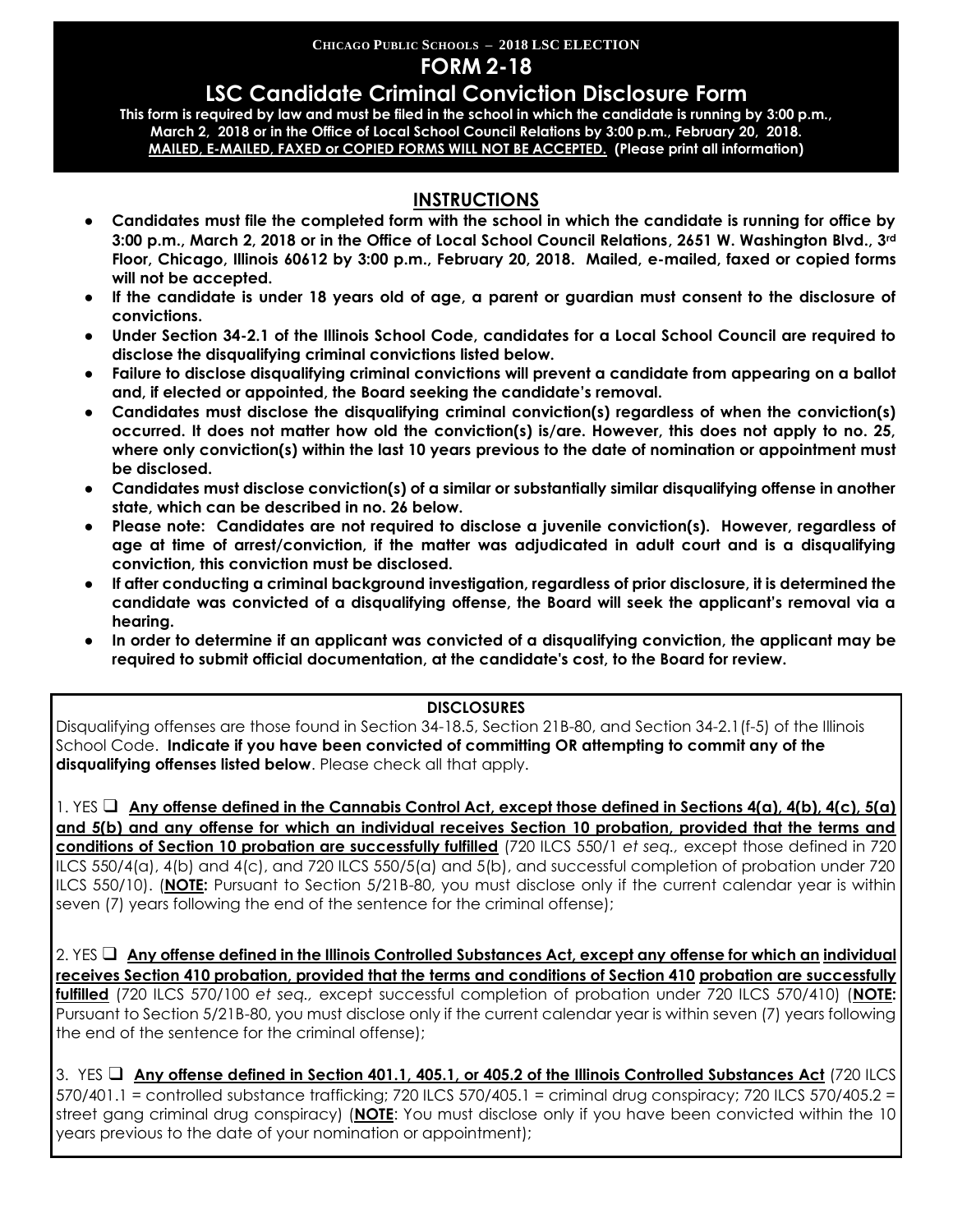#### **CHICAGO PUBLIC SCHOOLS – 2018 LSC ELECTION FORM 2-18**

# **LSC Candidate Criminal Conviction Disclosure Form**

**This form is required by law and must be filed in the school in which the candidate is running by 3:00 p.m., March 2, 2018 or in the Office of Local School Council Relations by 3:00 p.m., February 20, 2018. MAILED, E-MAILED, FAXED or COPIED FORMS WILL NOT BE ACCEPTED. (Please print all information)**

4. YES ❑ **Any offense defined in the Methamphetamine Control and Community Protection Act, except any offense for which an individual receives Section 70 probation, provided that the terms and conditions of Section 70 probation are successfully fulfilled** (720 ILCS 646/1 *et seq.*, except successful completion of probation under 720 ILCS 646/70] (**NOTE:** Pursuant to Section 5/21B-80, you must disclose only if the current calendar year is within seven (7) years following the end of the sentence for the criminal offense);

5. YES ❑ **Any offense defined in Section 11-1.20 (formerly 5/12-13)** (720 ILCS 5/11-1.20 = criminal sexual assault);

6. YES ❑ **Any offense defined in Section 11-1.30 (formerly 5/12-14)** (720 ILCS 5/11-1.30 = aggravated criminal sexual assault);

7. YES ❑ **Any offense defined in Section 11-1.40 (formerly 5/12-14.1)** (720 ILCS 5/11-1.40 = predatory criminal sexual assault);

8. YES **□ Any offense defined in Section 11-1.50 (formerly 5/12-15)** (720 ILCS 5/11-1.50 = criminal sexual abuse);

9. YES ❑ **Any offense defined in Section 11-1.60 (formerly 5/12-16)** (720 ILCS 5/11-1.60 = aggravated criminal sexual abuse);

10. YES ❑ **Any offense defined in Section 11-6, inclusive** (720 ILCS 5/11-6 = indecent solicitation of a child; 11-6.5 = indecent solicitation of an adult; 11-6.6 = solicitation to meet a child (using electronic means);

11. YES ❑ **Any offense defined in Sections 11-9 (11-9 renumbered as Section 11-30) through 11-9.5, inclusive** (720 ILCS 5/11-9.1 = sexual exploitation of a child; 11-9.1A = permitting sexual abuse of a child; 11-9.1B = failure to report sexual abuse of a child; 11-9.2 = custodial sexual misconduct; 11-9.3 = presence within school zone by child sex offenders prohibited; approaching, contacting, residing with, or communicating with a child within certain places by child sex offenders; 11-9.4-1 = sexual predator and child sex offender; presence or loitering in or near public parks); 11-9.5 = sexual misconduct with a person with a disability;

12. YES ❑ **Any offense defined in Sections 11-14.1 through 11-21, inclusive** (720 ILCS 5/11-14.1 = solicitation of sexual act; 11-14.3(a)(2) = promoting prostitution by profiting from prostitution; 11-14.4 = promoting juvenile prostitution; 11-15 = soliciting for a prostitute (repealed eff. 7/1/11); 11-16 = pandering (repealed eff. 7/1/11); 11-17 = keeping a place of prostitution (repealed eff. 7/1/11); 11-17.1 = keeping a place of juvenile prostitution (repealed eff. 7/1/11); 11-18 = patronizing a prostitute; 11-18.1 = patronizing a minor engaged in prostitution; 11- 19 = pimping (repealed 7/1/11); 11-19.1 = juvenile pimping or aggravated juvenile pimping (repealed eff. 7/1/11); 11-19.2 = exploitation of a child (repealed eff. 7/1/11) 11-20 = obscenity; 11-20.1 = child pornography; 11-20.1B = aggravated child pornography (repealed eff. 1/1/13) 11-20.2 = duty of film and print processors to report sexual depiction of children; 11-20.3 = aggravated child pornography (renumbered as 11-20.1B); 11-21 = harmful material (prurient interests);

13. YES ❑ **Any offense defined in Section 11-23 (if punished as a Class 3 felony)** (720 ILCS 5/11-23 = posting of identifying or graphic information on a pornographic Internet site or possessing graphic information with pornographic material);

14. YES ❑ **Any offense defined in Section 11-24** (720 ILCS 5/11-24 = child photography by a sex offender);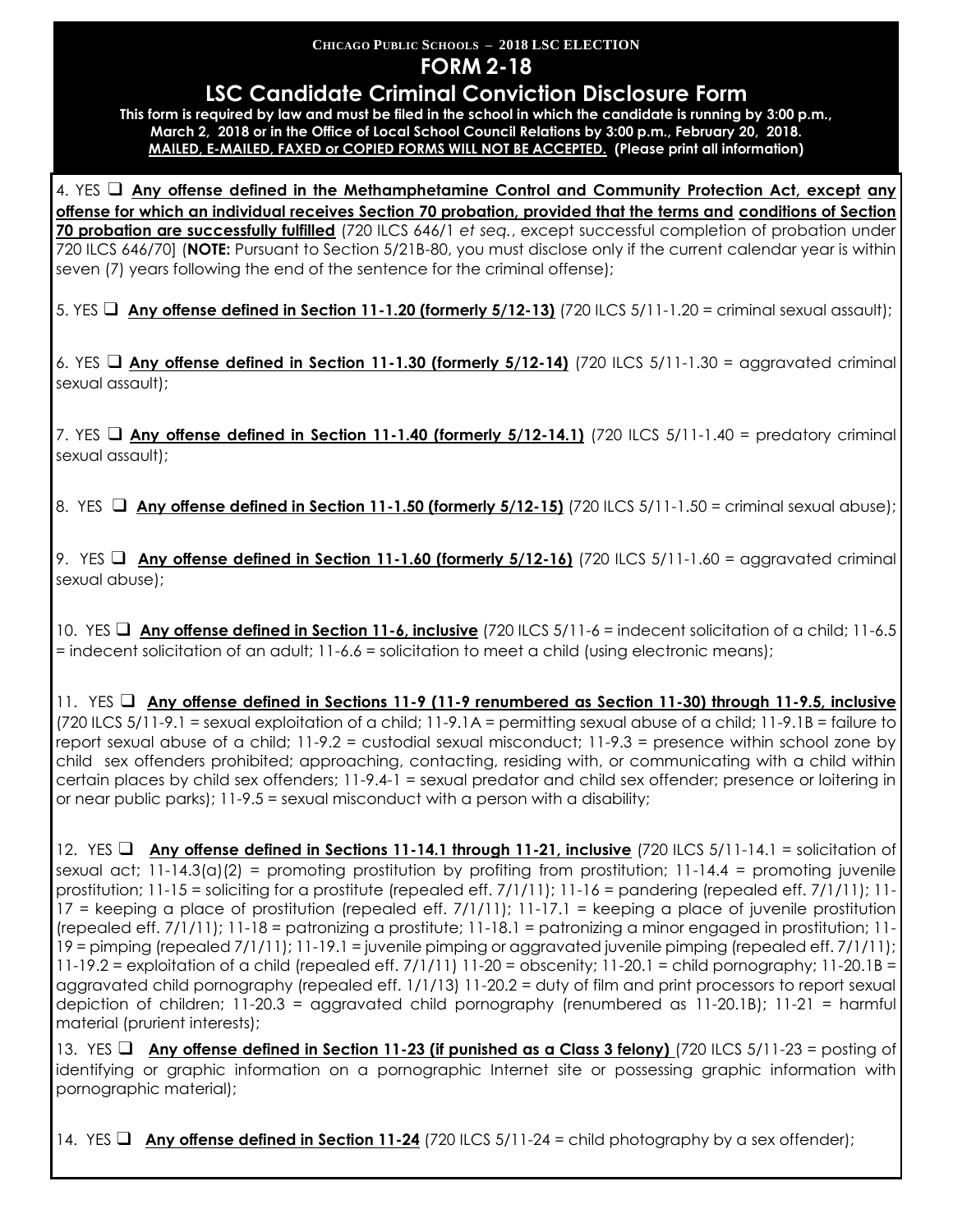# **CHICAGO PUBLIC SCHOOLS – 2018 LSC ELECTION FORM 2-18 LSC Candidate Criminal Conviction Disclosure Form This form is required by law and must be filed in the school in which the candidate is running by 3:00 p.m., March 2, 2018 or in the Office of Local School Council Relations by 3:00 p.m., February 20, 2018. MAILED, E-MAILED, FAXED or COPIED FORMS WILL NOT BE ACCEPTED. (Please print all information)** 15. YES ❑ **Any offense defined in Section 11-25** (720 ILCS 5/11-25 = grooming); 16. YES ❑ **Any offense defined in Section 11-26** (720 ILCS 5/11-26 = traveling to meet a minor); 17. YES ❑ **Any offense defined in Section 11-30 (if punished as a Class 4 felony)** (720 ILCS 5/11-30 = public indecency, third or fourth violation); 18. YES ❑ **Any offense defined in Section 12C-45** (Section 12-4.9 renumbered as Section 12C-45) = drug induced infliction of harm to a child athlete); 19. YES ❑ **Any offense defined in Section 12-32** (720 ILCS 5/12-32 = ritual mutilation); 20. YES ❑ **Any offense defined in Section 12-33** (720 ILCS 5/12-33 = ritualized abuse of a child); 21. YES ❑ **Any offense defined in Section 26-4 if punished pursuant to (d)(4) or (d)(5) of the Section** (720 ILCS 5/26- 4 = unauthorized video recording and live video transmission); 22. YES ❑ **Perpetrator of sexual or physical abuse of any minor under 18 years of age pursuant to proceedings under Article II of the Juvenile Court Act of 1987** (705 ILCS 405/2-1, *et seq.*); 23. YES ❑ **First degree murder**; 24. YES ❑ **Conspiracy to commit first degree murder**; 25. YES ❑ **Soliciting first degree murder**; 26. YES **□ Class X felony**. Please specify: 27. YES ❑ **Conspiracy to commit Class X felony;** 28. YES ❑ **Soliciting Class X felony;** 29. YES **□** Similar out-of-state offense to any of the foregoing offenses. Please specify: \_\_\_\_\_\_\_\_\_\_\_\_\_\_\_\_\_\_\_\_\_\_\_\_\_\_\_\_\_\_\_\_\_\_\_\_\_\_\_\_\_\_\_\_\_\_\_\_\_\_\_\_\_\_\_\_\_\_\_\_\_\_\_\_\_\_\_\_\_\_\_\_\_\_\_\_\_\_\_\_\_\_\_\_\_\_\_\_\_\_\_\_\_\_\_\_\_\_\_\_\_\_\_\_; ❑**NO, I have not been convicted of any of the offenses listed above.**